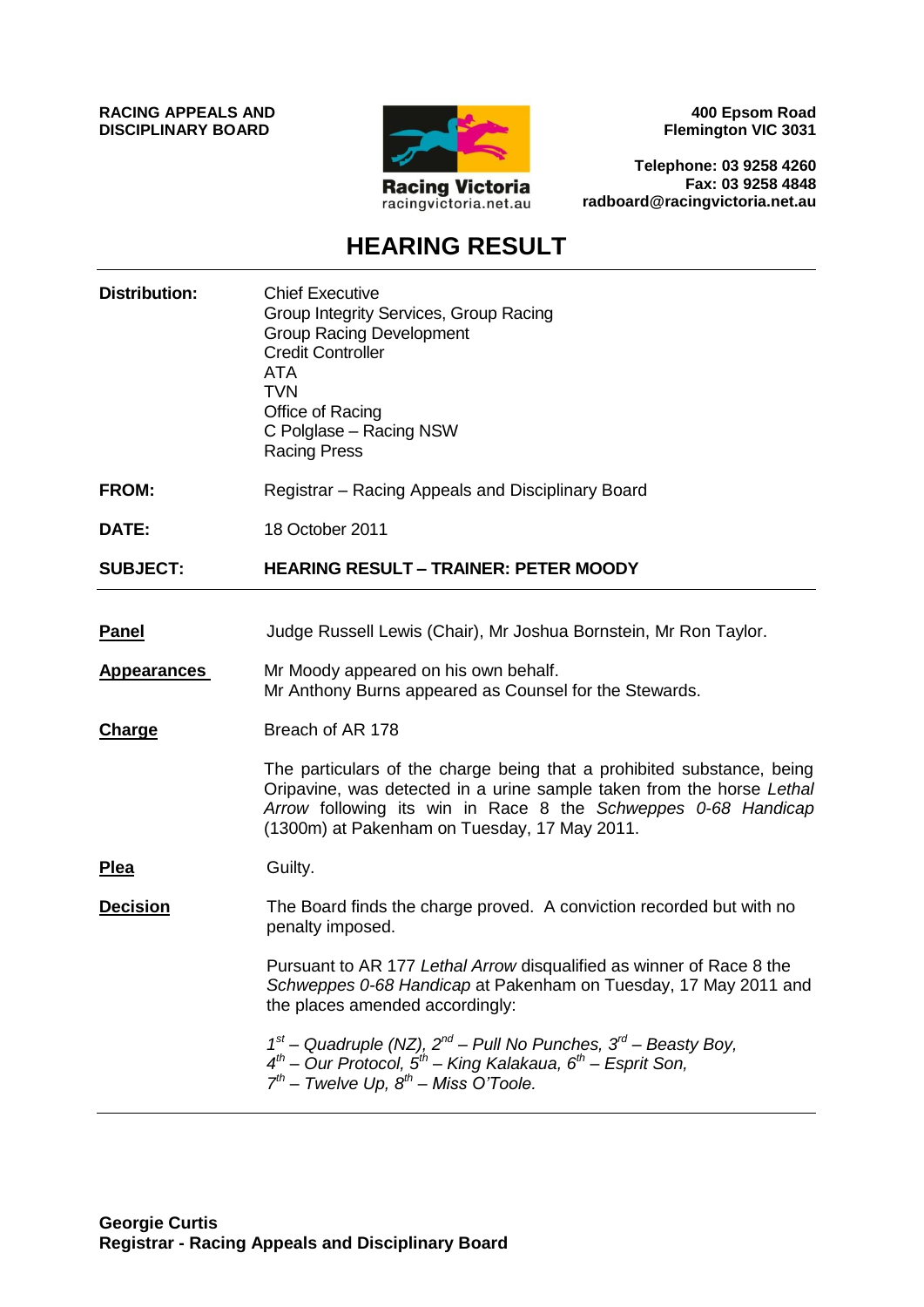# **TRANSCRIPT OF**

## **PROCEEDINGS**

### **RACING APPEALS AND DISCIPLINARY BOARD**

\_\_\_\_\_\_\_\_\_\_\_\_\_\_\_\_\_\_\_\_\_\_\_\_\_\_\_\_\_\_\_\_\_\_\_\_\_\_\_\_\_\_\_\_\_\_\_\_\_\_\_\_\_\_\_\_\_\_\_\_\_\_\_

#### **HIS HONOUR JUDGE R.P.L. LEWIS, Chairman MR J. BORNSTEIN MR R. TAYLOR**

#### **EXTRACT OF PROCEEDINGS**

#### **DECISION**

#### **TRAINER: PETER MOODY**

#### **MELBOURNE**

#### **TUESDAY, 18 OCTOBER 2011**

MR A. BURNS appeared on behalf of the RVL Stewards

MR P. MOODY appeared on his own behalf